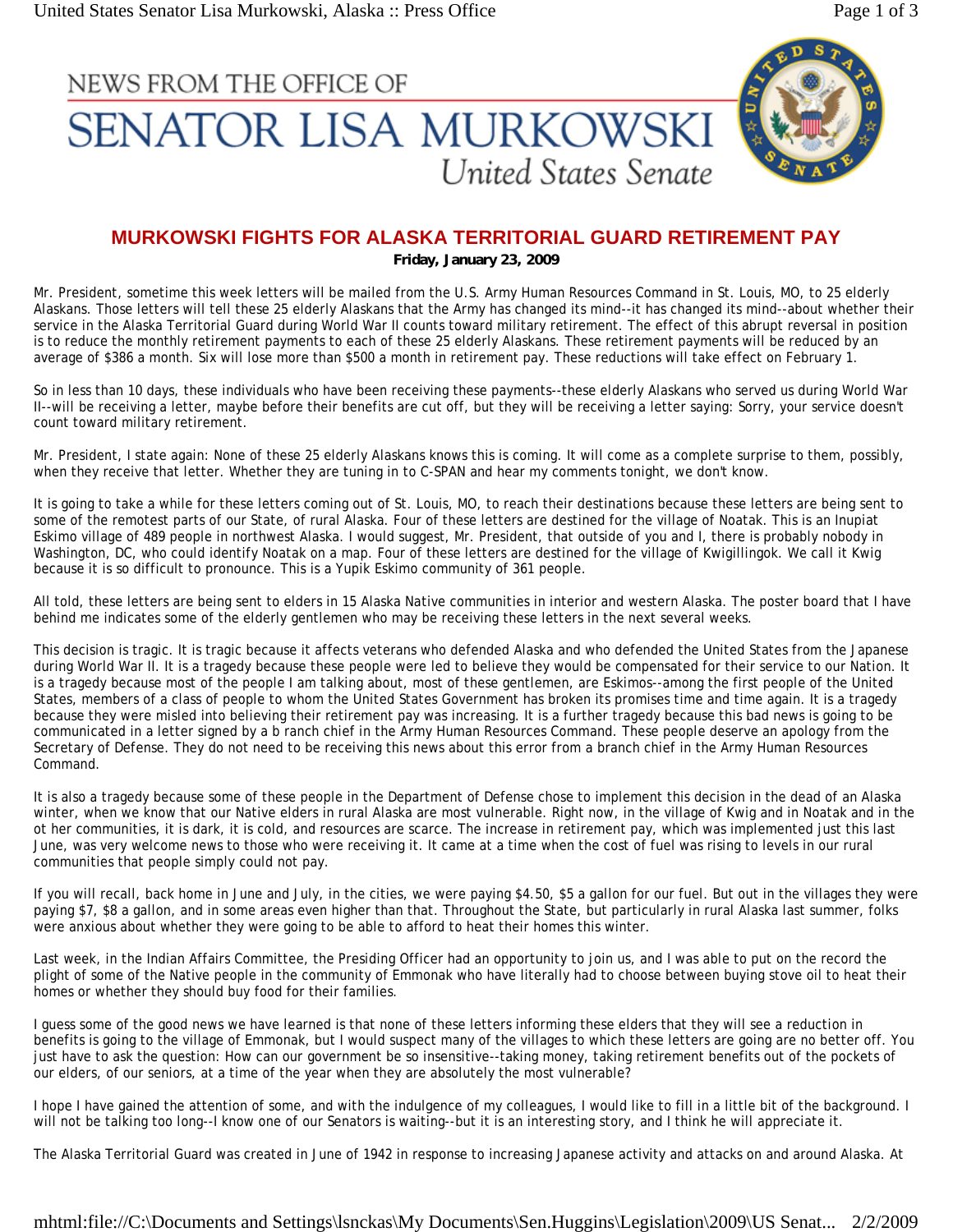## United States Senator Lisa Murkowski, Alaska :: Press Office Page 2 of 3

the time, the U.S. Army was reassigning our Alaska National Guard soldie rs away from the State, and so there were no ground troops left to protect Alaska. So Earnest Gruening, who was the territorial governor at the time, called for volunteers to defend our great land up there in the north. Some 6,389 Alaskans answered the call. These volunteers came to be known as the Eskimo Scouts, but they were representative of all of Alaska. They were Inupiat Eskimos, Yupik Eskimos, Aleut people, Athabascan and Tlingit Indians, and there were Caucasians.

With no pay and very little equipment, these volunteers--these Eskimo Scouts--patrolled 5,400 miles of coastline to fend off a possible Japanese invasion. They shot down Japanese air balloons carrying bombs and eavesdropping radios. They rescued downed airmen, they transported equipment and supplies, they constructed airstrips and support facilities, they manned the field hospital outpost, and they engaged the enemy in combat.

You see the picture behind me of the Eskimo Scout in his snowshoes standing guard, standing ready. These men answered the call of our country and they defended our homeland. The Territorial Guard stood as the first line of defense for the terrain around the Lend-Lease area, the route from America to Russia, and it was this vital lifeline that allowed the United States to supply our Russian ally with essential military aircraft and proved essentially crucial to Russia's defense against Hitler's Germany.

In March of 1947, the Eskimo Scouts were disbanded, but many of them went on to continue to serve our Nation in the Army and the Alaska National Guard. For more than half a century after the Territorial Guard was disbanded, these brave and truly dedicated volunteers received not one ounce of recognition from our Federal Government for the service they had performed. It wasn't until the year 2000 that Senator Stevens succeeded in adding language to the Defense appropriations bill to recognize the Territorial Guard, and that legislation required the Secretary of Defense to treat the Alaska Territorial Guard just like any other soldiers and to require them to issue discharge certificates to those who remain alive.

I was privileged to be at a couple of ceremonies where some of these elders received their official discharge certificates, and it was incredibly moving to be with them when, after decades, their Government finally recognized their service. The Secretary o f Veterans Affairs was also directed to treat these people as any other veteran of the Armed Forces of the United States.

I do understand and we are told that the Department of Defense was slow to implement the mandate of this legislation. I can tell you from my own experience in dealing with many of the veterans and their families, the efforts to get these discharge certificates in a timely fashion has been very frustrating--frustrating for the families, frustrating for those who have served, most certa inly, and frustrating for those of us who have been trying to make it happen. Some former members of the Territorial Guard are still waiting to get their discharge certificates. We have been assisted by a wonderful volunteer, Bob Goodman, who lives in Anchorage. He helps the former members of the Territorial Guard document their service, and he tells me that unless we can get this turned around, unless we can kind of move through this roadblock, we are going to see more of these fine Americans who will pass on before they get their long-awaited recognition.

I just don't understand. I can't understand why it took nearly 8 years--8 years--for the Defense Department to recognize the Alaska Territorial Guard's service for military retirement benefits. But, as I mentioned, back in June of 2008, they did it. Apparently, that decision did not please some at the Defense Department. Between Thanksgiving and Christmas, we learned they made a case that the members of the Territorial Guard are not eligible for retirement benefits. This was all happening over there at the Department under the radar of Secretary Geren here in Washington. The Secretary says there is nothing we can do at this point in time; the retirement benefits have been reduced on the computers of the Defense Finance and Accounting Service and the payments are going to go down effective February 1.

I am not going to stand here and blame the lawyers for telling their clients that the policy of crediting Alaska Territorial Guard service toward retirement pay doesn't comport with the law. But at the same time, the Defense Department hasn't released that legal opinion, so I can't judge--the presiding officer can't judge--whether this conclusion is really compelled by the law. If the conclusion was compelled by the law, I suppose we can't call out the lawyers for saying so. But I do fault their clients, the leaders who knew this was coming. They knew it was coming, but they didn't bother to tell any of the members of the Alaska Congressional Delegation.

I was not notified; you were not notified, Mr. President; our Member in the House of Representatives--nobody came to us late last year and said: Hey, we have a problem. We have a problem, and it requires a legislative fix. Can we work together, can we do something either at the end of the 110th Congress or immediately at the outset of this new Congress?

The senior leaders in the Army and DOD didn't even acknowledge that there was a problem until you and I contacted the Secretary of the Army and asked: Is there a problem? We hear there is stuff floating around. What is going on?

As far as I was concerned, the reason we suspected there was a problem was because the adjutant general of Alaska, after trying to work through this problem at his level and through the chain of command, told us something was coming and it was going to be coming imminently.

Then just last week, Army Secretary Geren confirmed those fears, the fear that it will be real, that the retirement pay will be cut effective February 1. He says there is nothing he can do about it.

This afternoon, the members of the Alaska Congressional Delegation are writing to the administration, asking that he intervene to ensure that those Native elders who are affected by this tragic series of events do not lose this safety net.

Senator Begich and I are also preparing legislation that clarifies that service in the Alaska Territorial Guard is to be regarded as Active-Duty service for purposes of calculating retirement pay. We need to clear up that vagueness in the statutes.

I would just say, as I am able to speak here on the floor of the Senate, to Secretary Gates, if you are within the sound of my voice, I believe you owe an apology to these people. It was just a month ago that the Army Chief of Staff sent a letter of apology to 7,000 surviving families of the global war on terror who received letters addressed to John Doe. The blunder I speak of today affects far fewer people, but it is